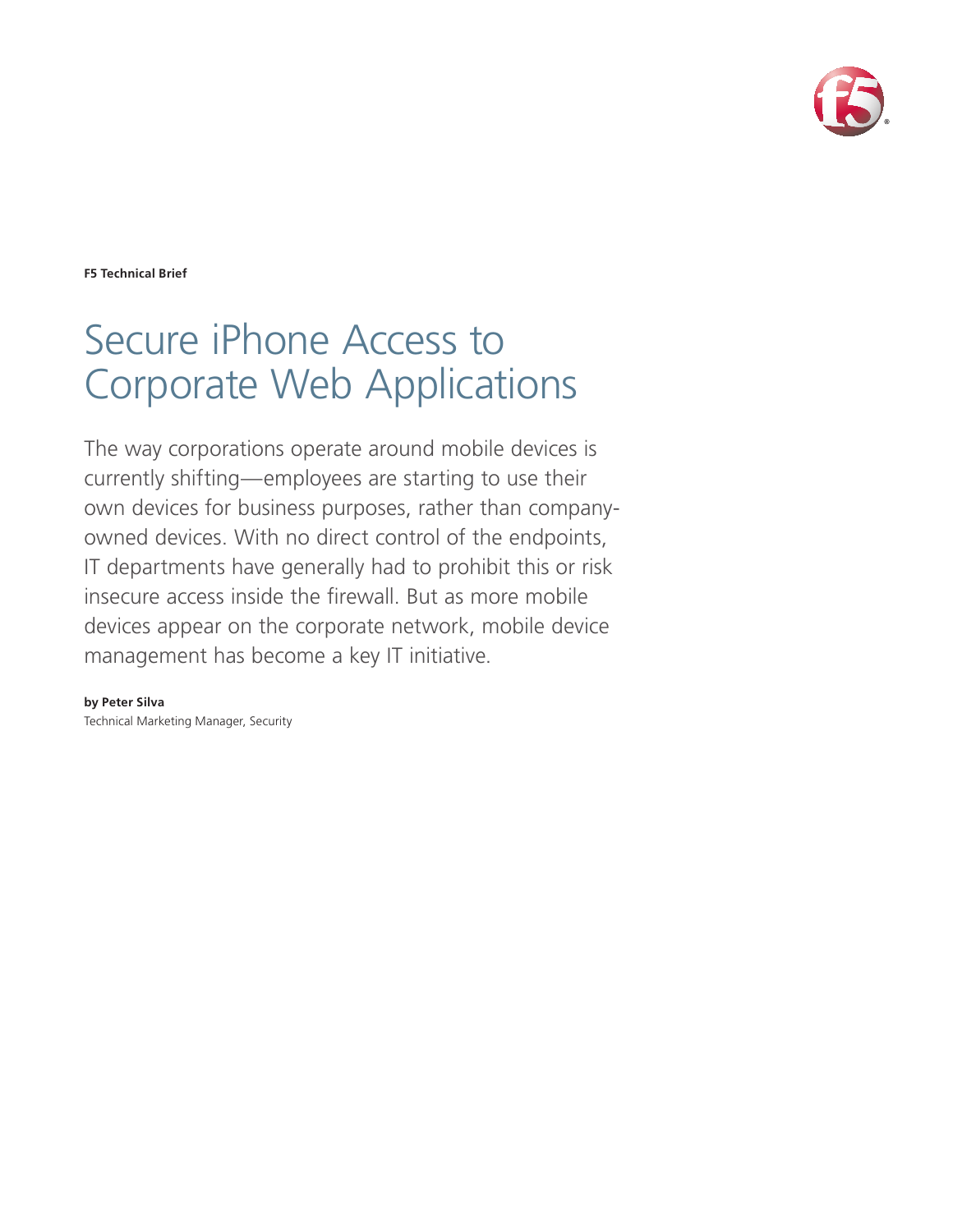

### **Contents**

| <b>Introduction</b>             | 3  |
|---------------------------------|----|
| <b>Getting Down to Business</b> | 3  |
| <b>iPhone and BIG-IP</b>        | 4  |
| The F5 BIG-IP Edge Apps         | 4  |
| Conclusion                      | 9  |
| <b>References</b>               | 10 |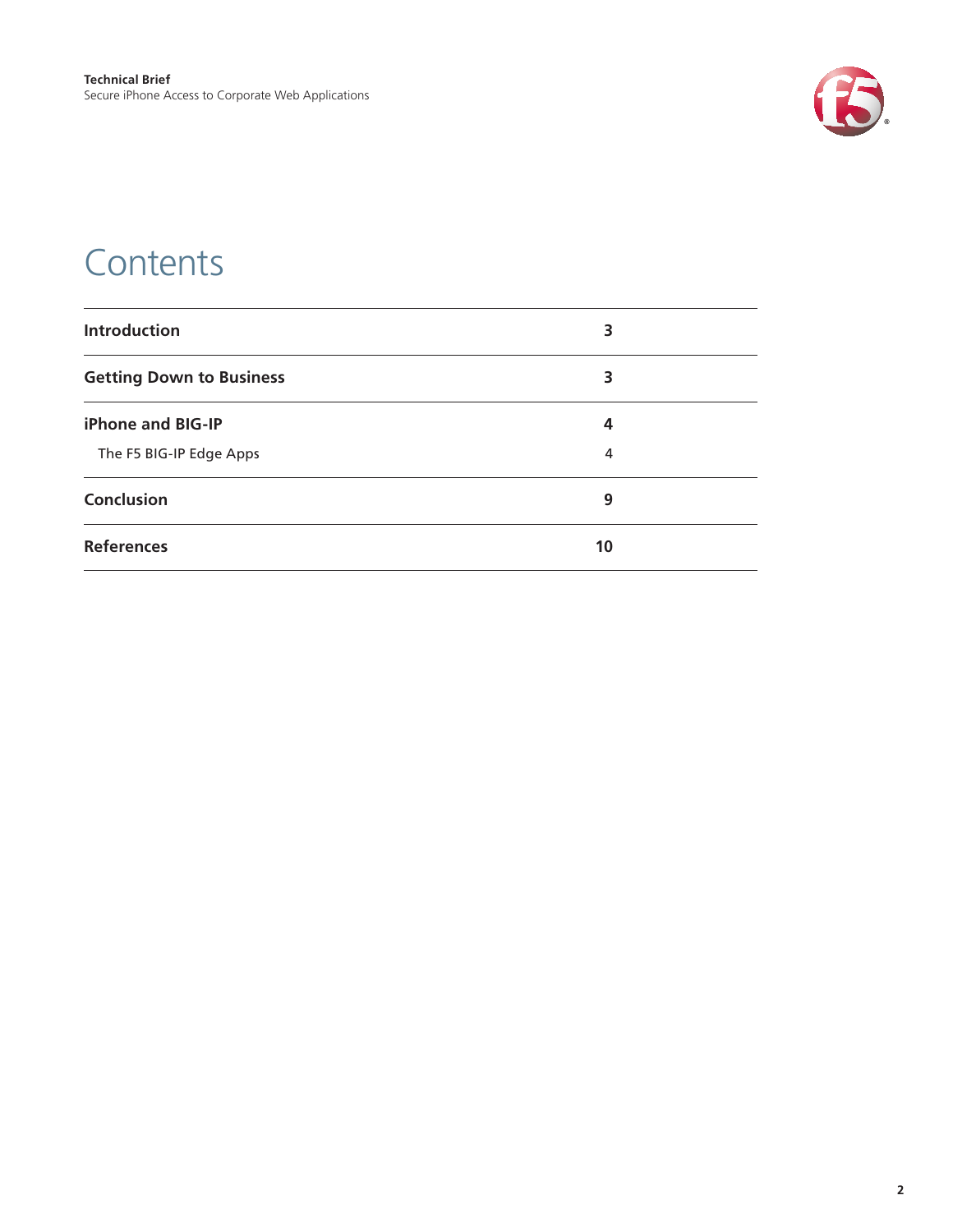

### <span id="page-2-0"></span>Introduction

Mobile devices have become computers in their own right, with a huge array of applications, significant processing capacity, and the ability to handle high bandwidth connections. They are the primary communications device for many, for both personal and business purposes.

Many IT executives are planning to make internal business applications available to employees from their smartphones or mobile devices. This goes beyond email and includes CRM applications, ERP systems, and even proprietary in-house applications. Because personal mobile devices are so prevalent, many organizations are moving from corporate ownership of devices to allowing employees to use their own devices for business purposes. Some companies view this as a cost-saving measure, but identifying these personal devices as legitimate endpoints is still a challenge, especially when it comes to security and compliance. In addition to smartphones, tablet devices like the Apple iPad and a whole new array of computing devices are requesting access to corporate resources.

The 2007 launch of the iPhone changed the way people perceive and use mobile devices. The iPhone isn't just for the tech-savvy—parents, celebrities, retailers, and everyone in between love to use the iPhone for personal purposes and for work. The first iPhone was missing a few important features that would have made it a business-capable device. But as new generations hit the market and iOS matured, the iPhone became a viable business device. iOS 4 is compatible with Microsoft Exchange ActiveSync accounts and Exchange Server, so users can configure multiple email accounts for secure access on their iPhones. Business apps like Documents To Go enable iPhone users to not only view Microsoft Word and Excel documents, but to create and edit them as well. Companies like Salesforce, SAP, and Oracle have released general business apps and business intelligence and HR apps.

## Getting Down to Business

IT infrastructure and helpdesk staff have been inundated with requests to support both managed and unmanaged Apple iPads and iPhones in the corporate environment. With no direct control of the endpoints, IT has had to turn these requests away to avoid risking insecure access inside the firewall. Mobile devices, personal or not, have always presented a challenge to IT. Provisioning a mobile device and determining which applications and services are allowed/enabled can be daunting. Despite impressive computing power, a mobile device is not a traditional

### **Mobile Worforce Increasing**

According to IDC, the worldwide mobile worker population is set to increase from 919.4 million in 2008, accounting for 29% of the worldwide workforce, to 1.19 billion in 2013, accounting for 34.9% of the workforce<sup>1</sup>.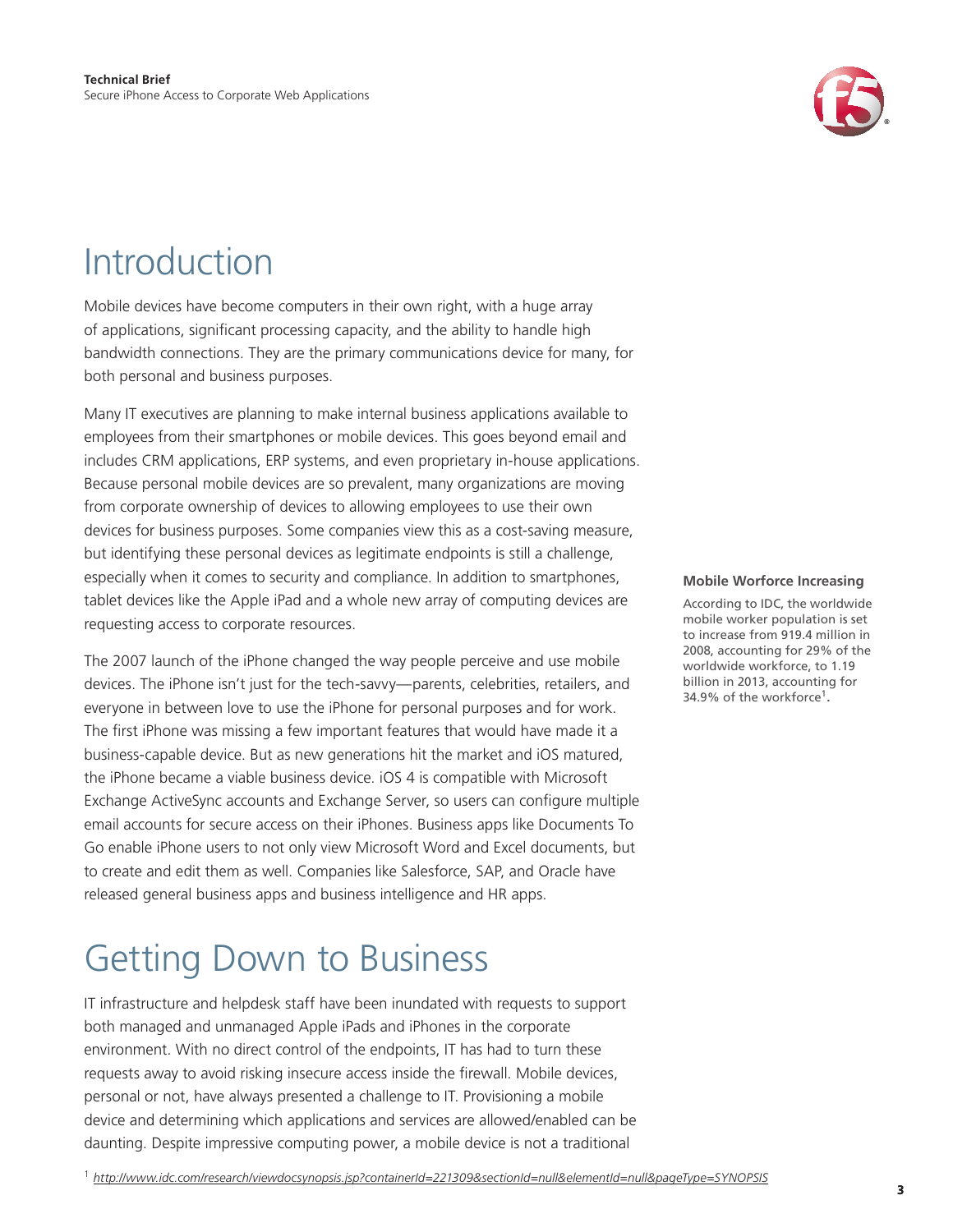

<span id="page-3-0"></span>laptop or desktop and functionality can differ greatly. Even capabilities among the various mobile devices differ based on make, model, and OS. Many IT organizations have solved some of their security and compliance issues and now allow personal home computers to access business resources; providing access to personal mobile devices is the next piece of the puzzle.

Technologies like SSL VPN have made it easier for organizations to inspect the host, know its security posture, and allow a certain level of access based on those checks. With mobile platforms, it can be hard to determine if the latest patches are up to date, if it is free of malware, if it is free of otherwise unauthorized programs, and if it abides by the corporate access policy. Different security policies may apply to mobile computing devices than to traditional devices. Can the corporation disable the personal device if it is compromised and contains sensitive information?

If VPN access is allowed, IT must ensure the authentication and authorization mechanisms are configured properly. There may also be issues with usage tracking, license compliance, and session persistence as users roam among various mobile networks. Many companies also use portals, proxies, and IDS/IPS to control access. Even GPS data could pose a risk to an organization, especially for government and military deployments. Increased network traffic also needs to be monitored. As more employee-owned mobile devices appear on the corporate network, IT departments must make mobile device management a key initiative.

# iPhone and BIG-IP

Business users are increasingly looking to take advantage of Apple iOS devices in the corporate environment, and accordingly, IT organizations are looking for ways to allow access without compromising security or losing endpoint control. Many IT departments that have been slow to accept the iPhone are now looking for a remote access solution to balance the need for mobile access and user productivity with the ability to keep corporate resources secure.

### The F5 BIG-IP Edge Apps

F5 has created two apps for the iPhone and iPad: F5® BIG-IP® Edge Portal™ and BIG-IP Edge Client™.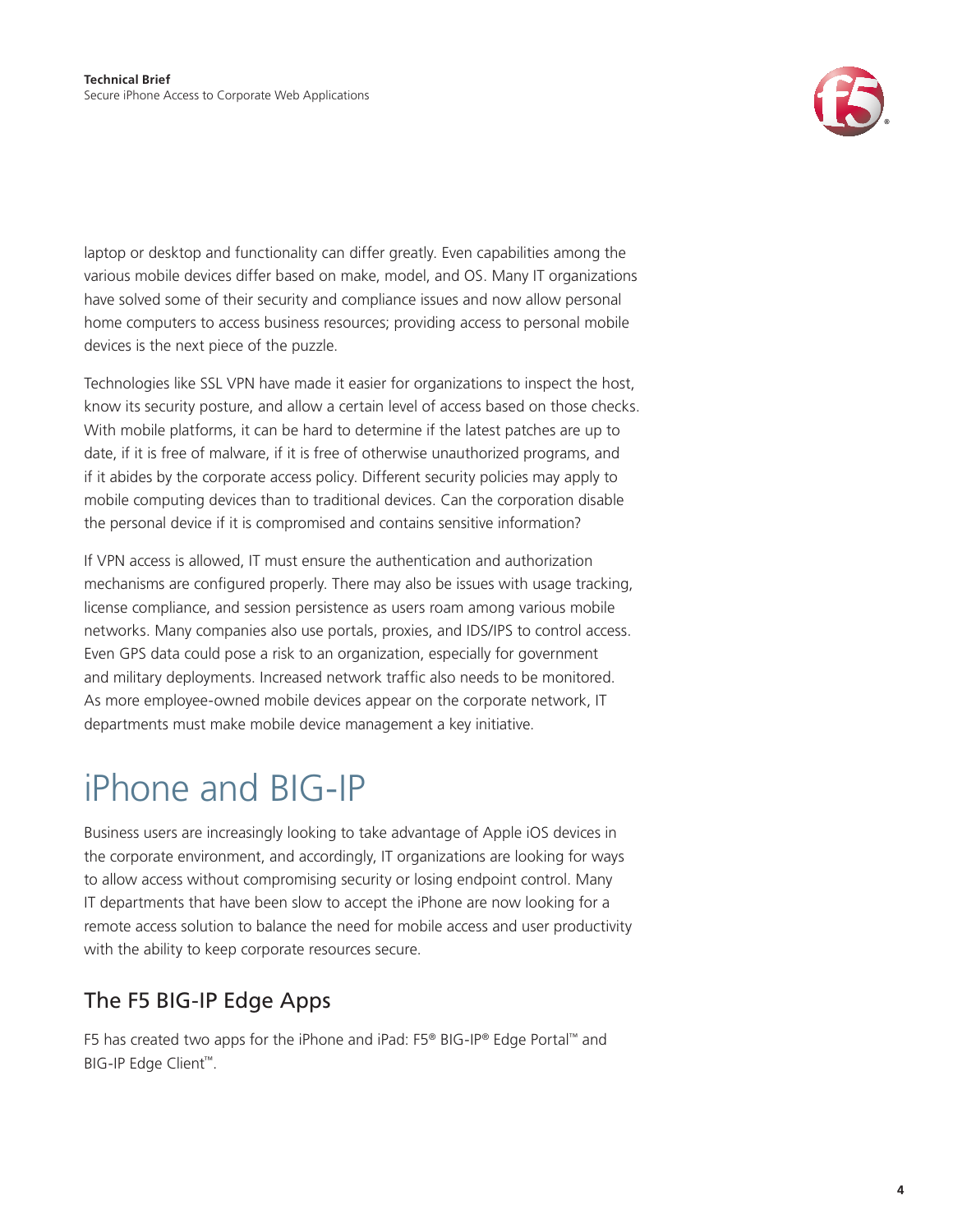

### **The BIG-IP Edge Portal**

The BIG-IP Edge Portal app for iOS devices streamlines secure mobile access to corporate web applications that reside behind BIG-IP Access Policy Manager™ (APM), BIG-IP Edge Gateway™, and FirePass® SSL VPN solution. With the BIG-IP Edge Portal app, users can access internal web pages and web applications securely.

BIG-IP Edge Portal, in combination with customers' existing BIG-IP Edge Gateway and BIG-IP APM or FirePass SSL VPN solutions, provides portal access to internal web applications such as intranet sites, wikis, and Microsoft SharePoint. This portal access provides a launchpad that IT administrators can use to allow mobile access to specific web resources, but without risking full network access connections from unmanaged, unknown devices. iPhone users can sync their email, calendar, and contacts directly to the corporate Microsoft Exchange Server via FirePass and the ActiveSync protocol. This solution also enables corporate IT to grant secure iPhone and iPad access to web-based resources.

IT administrators can also create and manage layer 7 access control lists (ACLs) to limit access to certain resources. For instance, administrators can specifically create white lists or blacklists of sites that users can access. Administrators can even specify a particular path within a web application like /contractors or /partners. Based on the device check and the authenticated user group, that device would only be able to navigate to those assigned resource paths. Even if a contractor happens to guess the partner path, if he or she tries to navigate to it, access is denied. Administrators can also configure BIG-IP Edge Gateway to provide and push policies to the client, such as allowing a user to save credentials on the device.

If the system is configured to require a client certificate, users can add it from a web location or through iTunes. Users can add bookmarks to save sites they want to connect to again and specify a keyword to open a page. For example, users can specify the keyword "intra" to go to the company's intranet page. If users specify a keyword when they bookmark a site, they can later launch that bookmark by typing the keyword in the BIG-IP Edge Portal address bar.

The BIG-IP Edge Portal app allows users to access internal web applications securely and offers the following features:

- User name/password authentication
- Client certificate support
- Saving credentials and sessions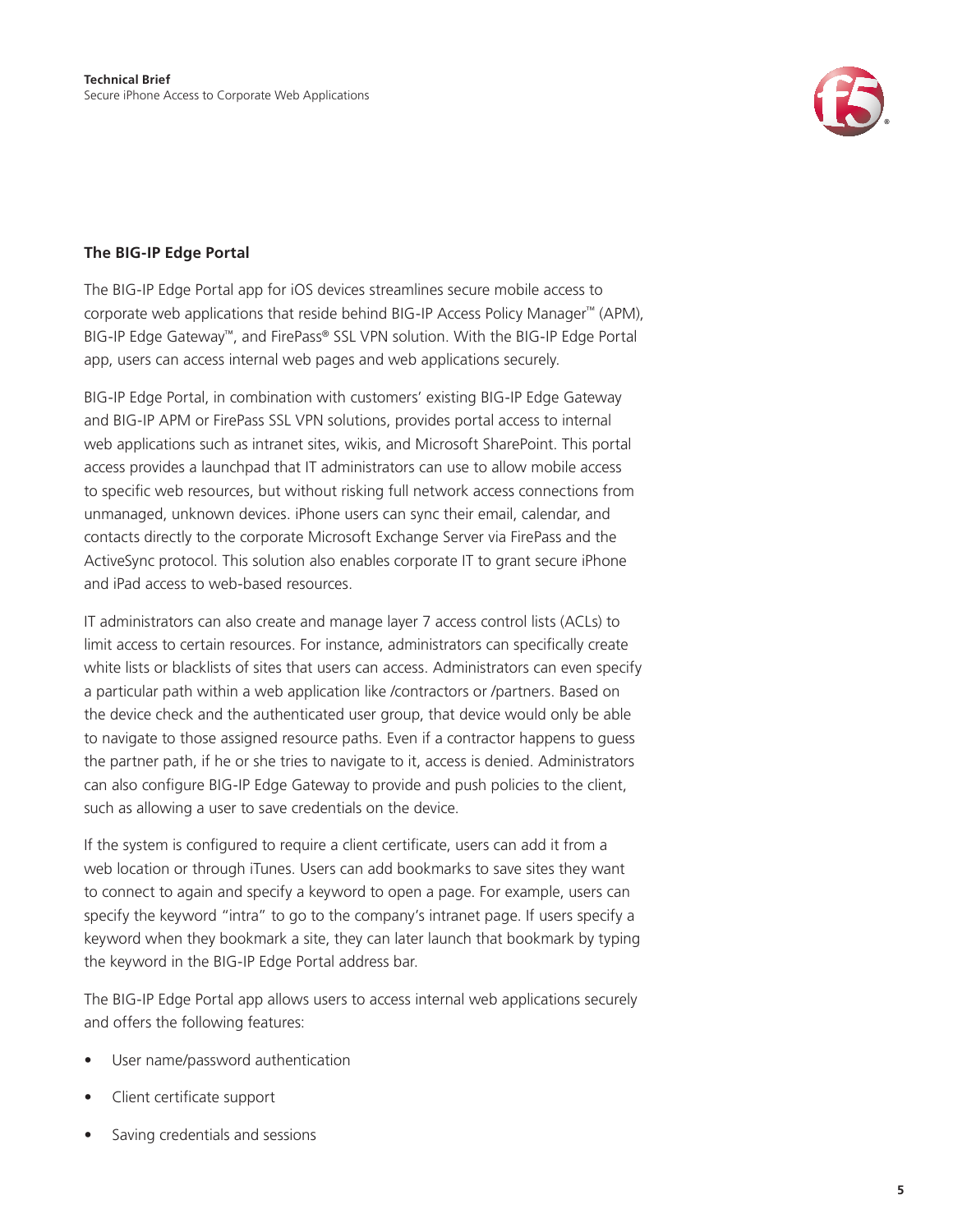

- SSO capability with BIG-IP APM for various corporate web applications
- Saving local bookmarks and favorites
- Accessing bookmarks with keywords
- Embedded web viewer
- Display of all file types supported by native Mobile Safari

### **The F5 BIG-IP Edge Client**

Assuming an iPhone is a trusted device and/or network access from an iPhone/iPad is allowed, then the BIG-IP Edge Client app offers all the BIG-IP Edge Portal features listed above, plus the ability to create an encrypted, optimized SSL VPN tunnel to the corporate network. BIG-IP Edge Client offers a complete network access connection to corporate resources from an iOS device—a comprehensive VPN solution for both the iPhone and iPad. With full VPN access, iPhone/iPad users can run applications such as RDP, SSH, Citrix, VMware View, VoIP/SIP, and other enterprise applications.

BIG-IP Edge Client and Edge Portal work in tandem with BIG-IP Edge Gateway and FirePass SSL VPN solutions to drive managed access to corporate resources and applications, and to centralize application access control for mobile users. Enabling access to corporate resources is key to user productivity, which is central to F5's dynamic services model that delivers on-demand IT.



**Figure 1**: BIG-IP Edge Portal on Apple iPhone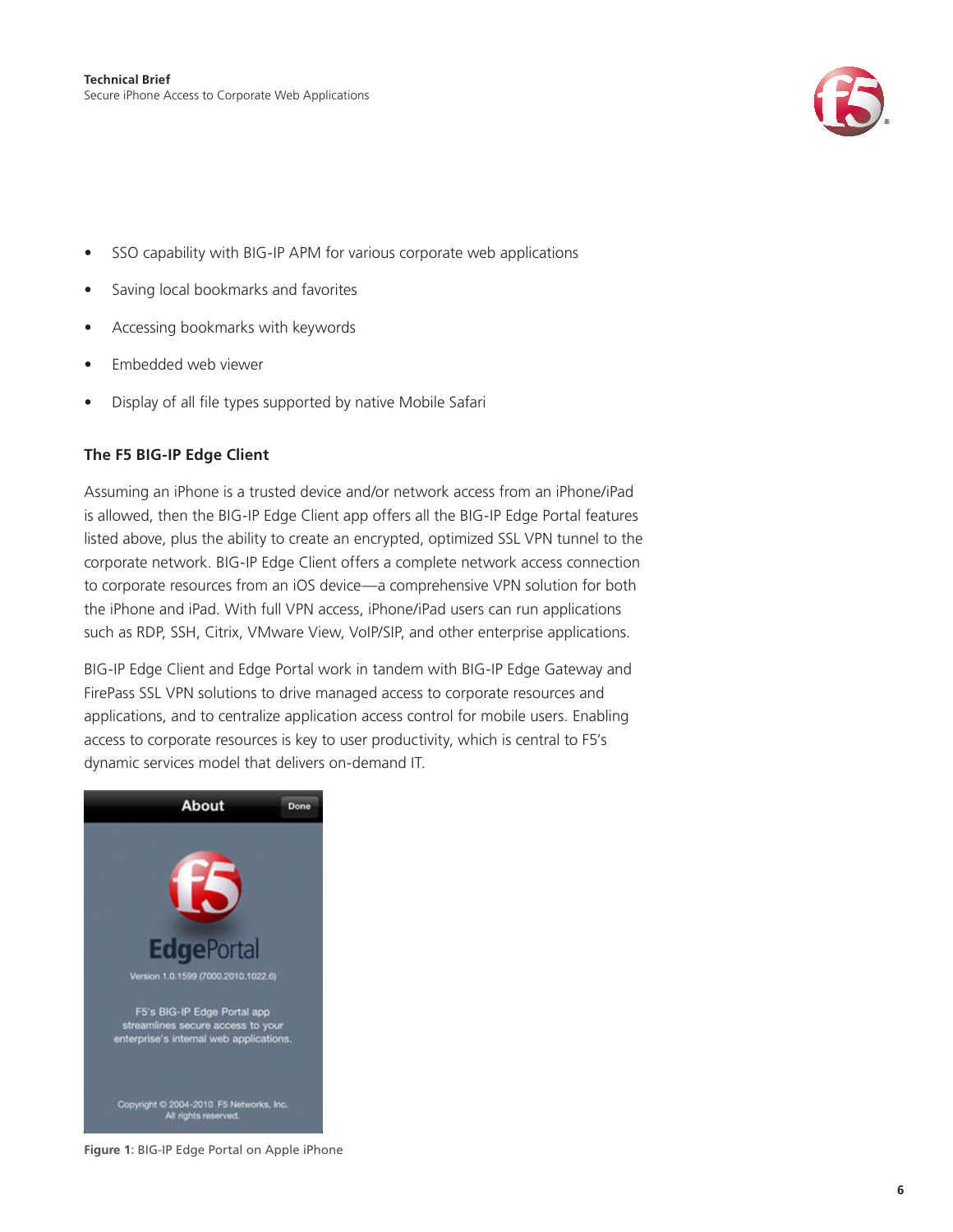

A VPN connection can be user-initiated, either explicitly through BIG-IP Edge Client or implicitly through iOS's VPN On Demand functionality. For example, administrators can configure a connection to be automatically triggered whenever a certain domain or host name pattern is matched. VPN On Demand configuration is allowed if the *client certificate authentication* type is used. A user name and password can be used along with the client certificate, but they are optional. No user intervention is necessary for connections initiated by VPN On Demand (for example, a connection will fail if a password is not supplied in the configuration but is needed for authentication).

The BIG-IP Edge Gateway controller optimizes and accelerates client traffic between gateways and data centers. With the addition of the BIG-IP Edge Client app, that optimization is extended to the iOS device, improving mobile user performance with accelerated client access. BIG-IP Edge Client, when used in tandem with BIG-IP Edge Gateway, provides secure and optimized application access to iOS devices. If a user is on a high-latency mobile network and needs to download a file from the corporate infrastructure, the unique, adaptable compression algorithms ensure the file arrives quickly. Now users experience secure LAN-like performance, even when they are mobile.

Like the BIG-IP Edge Portal app, BIG-IP Edge Client also adheres to the ACLs limiting access to certain resources, as well as access polices defined by the administrator like credential caching. For BIG-IP Edge Client, administrators can create both layer 7 and layer 3/4 ACLs. Even if the iPhone is a trusted device and IT has allowed network access from that device, IT might still want to restrict those users to certain subnets within the infrastructure based on organization, role, or other criteria. If there are compliance requirements for corporate access and when user access and application logging is required, BIG-IP APM and BIG-IP Edge Gateway provide detailed logging and accounting, so IT can meet regulatory requirements even when applications are accessed from unmanaged devices not owned by IT.

Policy and access management are created and controlled by F5's unique Visual Policy Editor (VPE). Using the advanced VPE, administrators can easily create secure, granular access control policies on an individual or group basis. The flowchart-like GUI gives administrators point-and-click control to seamlessly add iPhone and iPad devices to an existing system or to create a new macro policy exclusively for iOS devices.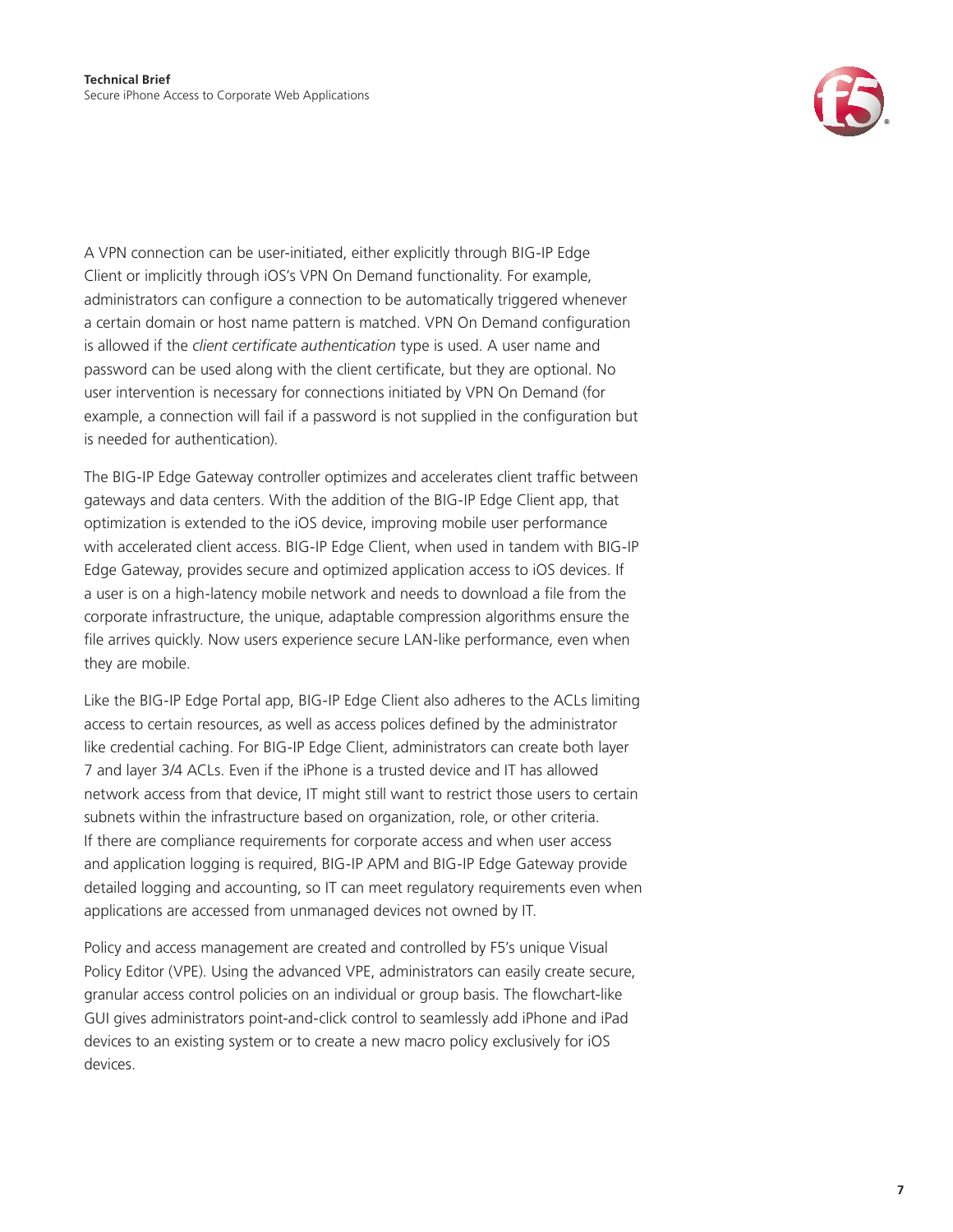

| <b>Settings</b>               | Done |  |
|-------------------------------|------|--|
| <b>Choose a Configuration</b> |      |  |
| My BIG-IP<br>example.com      |      |  |
| <b>Add Configuration</b>      |      |  |
| <b>Client Certificate</b>     |      |  |
| Import                        | ,    |  |
| Support                       |      |  |
| <b>Report a Problem</b>       |      |  |
| About                         |      |  |

**Figure 2:** BIG-IP Edge Portal configuration page on Apple iPhone

The BIG-IP Edge Client app offers additional features such as Smart Reconnect, which enhances mobility when there are network outages, when users roaming from one network to another (like going from a mobile to Wi-Fi connection), or when a device comes out of hibernate/standby mode. Split tunneling mode is also supported, allowing users to access the Internet and internal resources simultaneously.



**Figure 3:** BIG-IP Edge Client on Apple iPad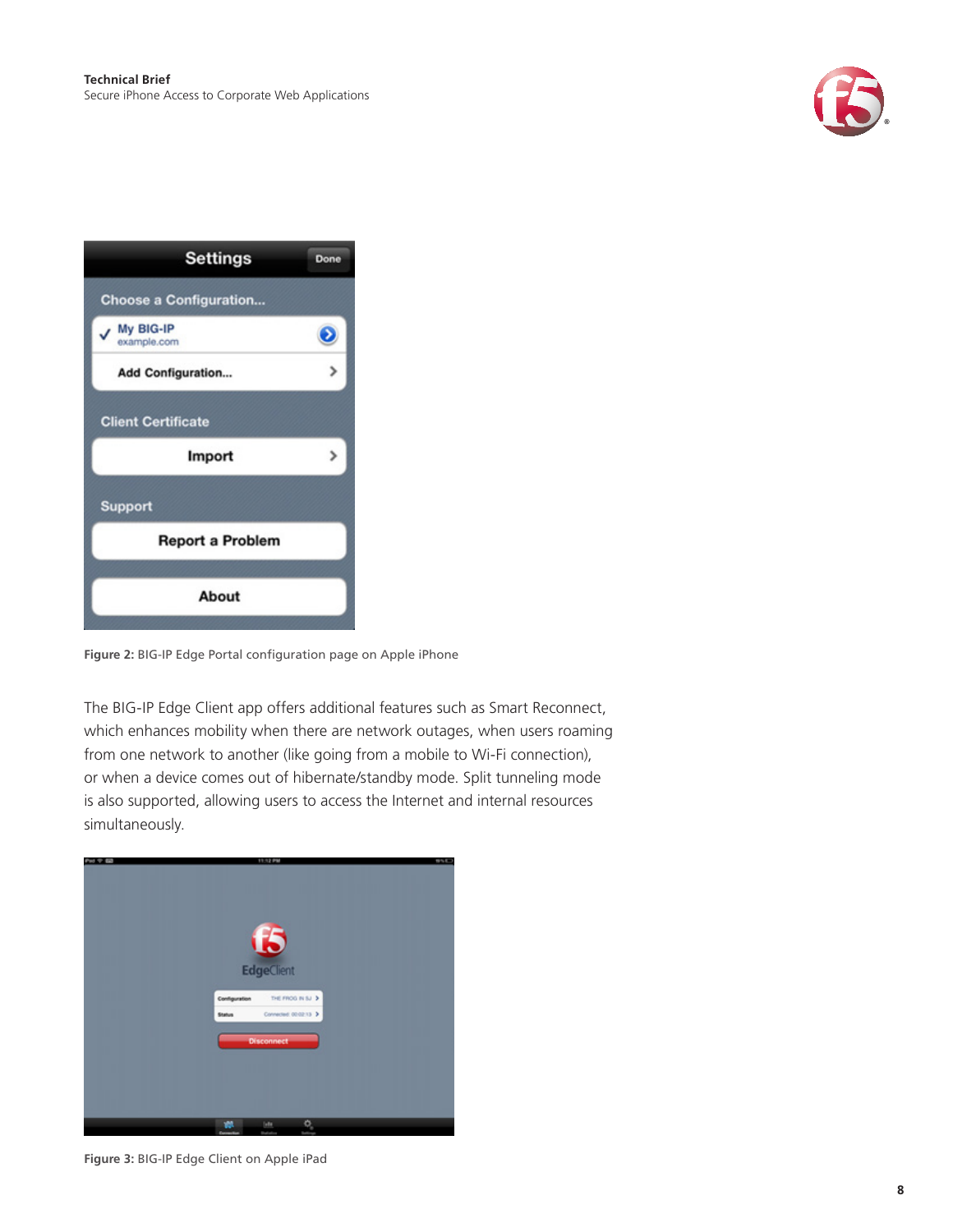

<span id="page-8-0"></span>Users can easily add any of their corporate BIG-IP access controllers (BIG-IP APM, Edge Gateway) or FirePass SSL VPN as a secure gateway on their iOS device. A user simply starts BIG-IP Edge Client and in the *Server* field, types the IP address or fully qualified domain name of a FirePass SSL VPN controller, a BIG-IP APM, or BIG-IP Edge Gateway. They can also type a name for this server in the *Description* field to make it easier to locate. To minimize helpdesk calls, adding user credentials is as easy as typing the user name and password, and then clicking *Save* and *Done*.

## Conclusion

The BIG-IP Edge Portal app for iOS devices provides simple, streamlined access to web applications that reside behind BIG-IP APM, without requiring full VPN access, to simplify login for users and provide a new layer of control for administrators. Using BIG-IP Edge Portal, users can access internal web pages and web applications securely, and administrators can seamlessly add iPhone and iPad mobile device management to their already existing BIG-IP infrastructure.

The BIG-IP Edge Client app provides not only full SSL VPN access from iPhones and iPads, but also accelerated application performance when it's used with BIG-IP Edge Gateway. Administrators can maintain granular control with F5's Visual Policy Editor, and users experience fast downloads and quick web access with the integrated optimization and acceleration technologies built into BIG-IP Edge Gateway. IT no longer has to provision and manage multiple units to ensure their corporate applications are available, fast, and secure to iPhone and iPad users.